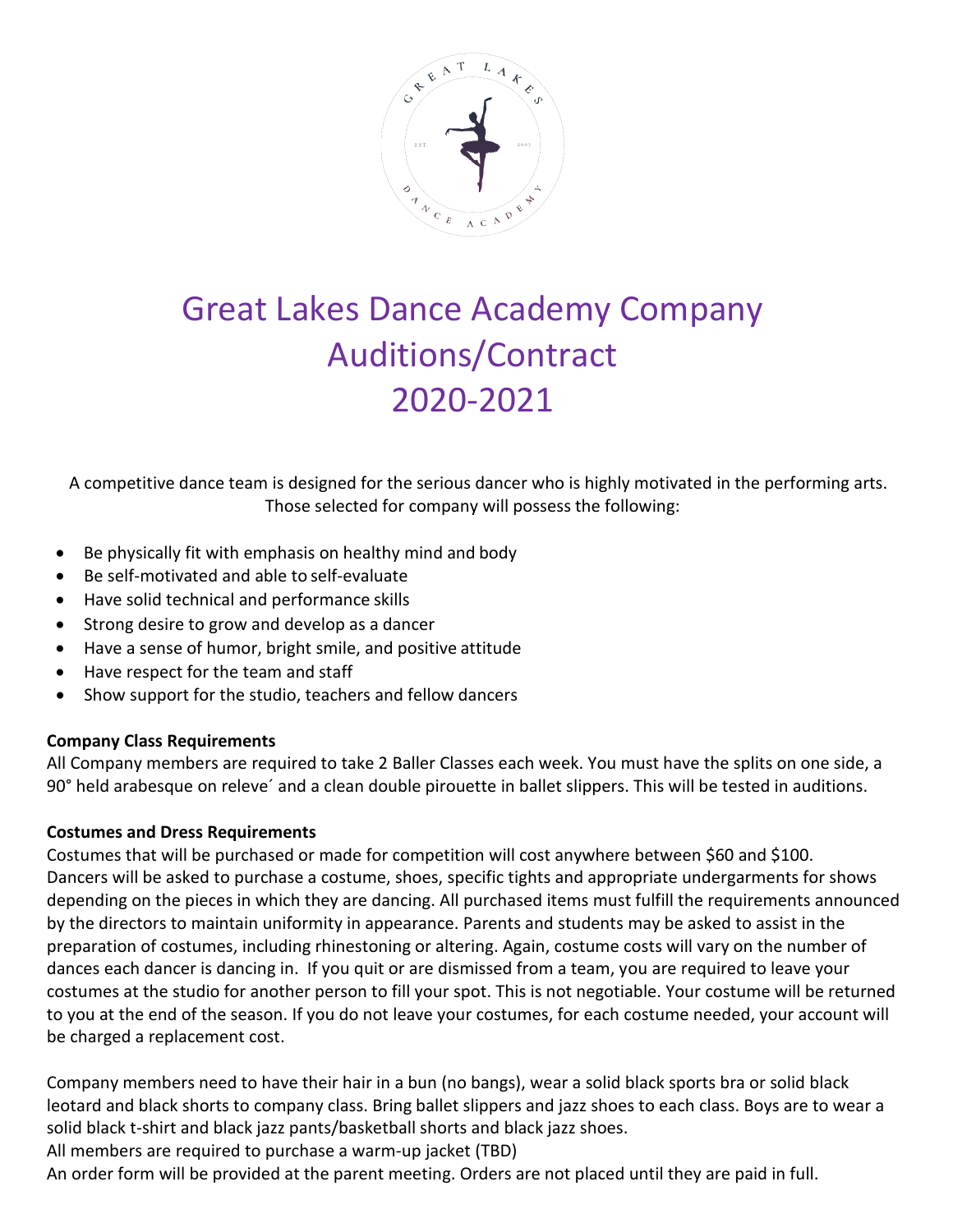#### **Parent Involvement**

Company involves a commitment on the parent's behalf as well as the dancers. For company to run smoothly we need the assistance of parents in many ways. We encourage you to let us know if you would like to help with something that you share an interest or have expertise in.

### **Other Sports and Extra Curricular Actives**

Our Company team was first created for those dancers who have a passion for dance and want to pursue it farther than just a few classes a week. We expect the dancers that audition for company to put this team as a top priority. Being a part of the team is a year-long commitment and we take it very seriously. If company members choose to also participate in other team sports, school plays, band/choir etc. please make every effort to not miss company class or regular classes. Excessive absences that are due to other team sports or activities may result in the loss of competition solos/duos/trios/group pieces.

## **The Competition Experience**

It is important to understand that the "competition" aspect of being a member of a Competitive Dance Team should be considered a "performance" opportunity. Competition results are strictly a subjective opinion, and each dancer's growth should not be completely gauged by their scores or achievements at competitions. It is important to keep competition experiences positive, and most importantly, be proud of the growth and development that takes place within your dancer. Team members are not in competition with each other. Students are encouraged to strive to improve themselves and to work to their full capacity. Each dancer is uniquely different, each with their own strengths and their own weaknesses and each brings their own talent to the team as a whole.

#### **Attendance/Tardies**

Attendance is mandatory for all dance classes. The studio tries its best to be flexible and accommodating with conflicts due to school and/or important family activities. However, by becoming a member of a team, you have agreed that this is a priority in your schedule. Missed classes for any reason other than illness must be approved in advance. Student absences will be recorded. If more than 3 unexcused absences have occurred, it is possible the dancer may not be able to compete in the competition OR they may be required to take some private lessons at a cost to catch up. Any time an absence occurs, students are responsible to learn what was missed before the next class, either with a private lesson or from a friend.

Students must arrive on time for class or earlier. Missing the first part of class causes the students to become behind on stretching and warming up which can lead to injuries. More than 3 tardies may result in additional classes assigned by the competition teachers to make up for the lost time.

Also, frequent tardies and absences may result in students to drop their solos, duets or trios regardless if they are prepaid or not. Being part of the competition is a team effort and attendance is very important to the other dancers. Dance teachers do understand that they are dealing with busy children and socially active teens with many school demands; being a well‐rounded individual is important, however, when it comes to participation on a competitive team, skills are constantly being taught…. students must be present!

#### **Required Classes**

Each dancer is required to take 2 ballet classes per week and attend their competition rehearsals. In addition, students may be required to attend extra rehearsals as necessary and determined by the choreographer.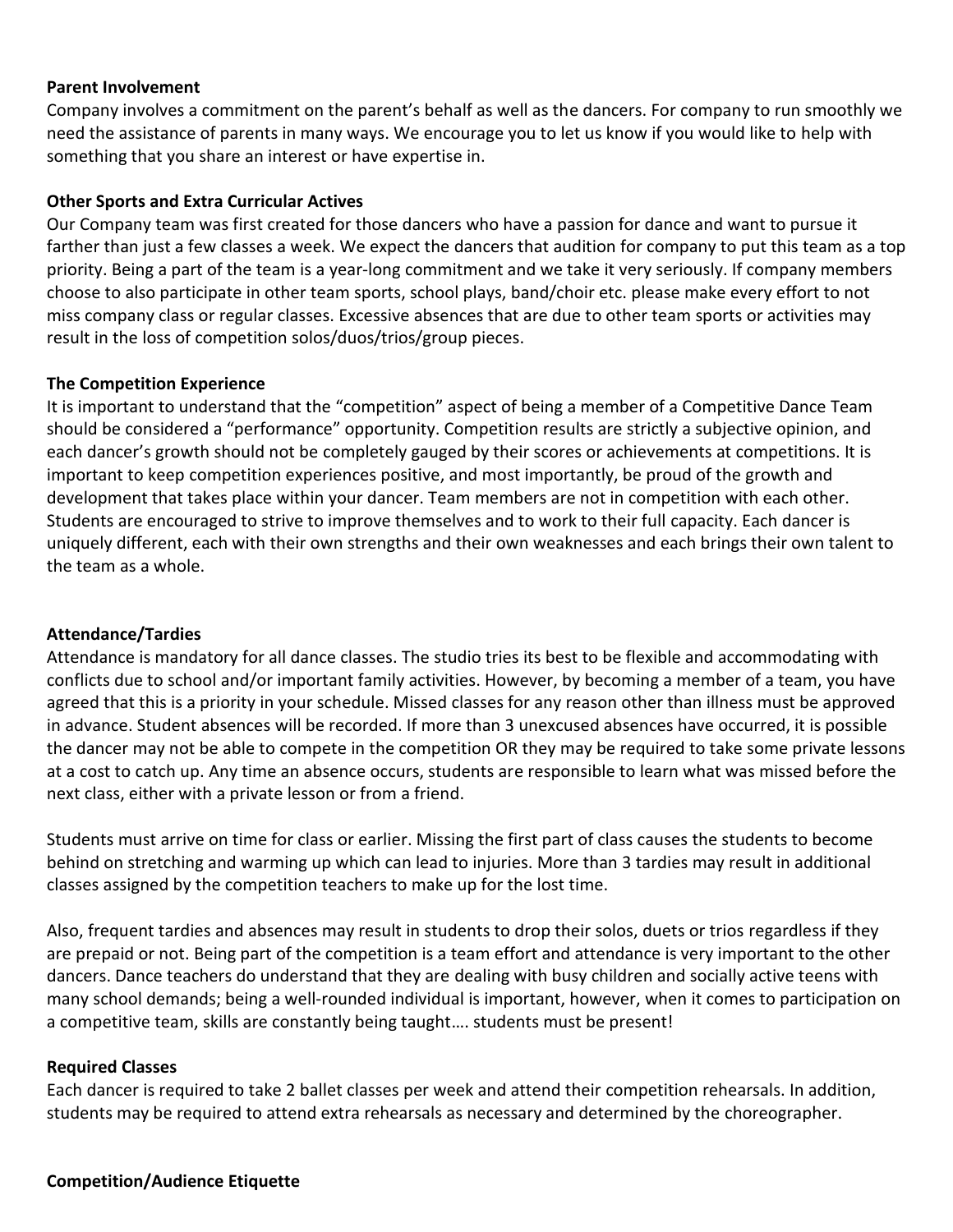Do not enter or exit the auditorium during any performance. If you think you will be getting up and down a lot, please be seated closer to the back of the auditorium.

Do not allow young siblings to walk/run up and down the aisle or wander around unattended. It is distracting to other audience members.

Absolutely, positively no picture taking or videotaping in the auditorium. The studio could be kicked out of the competition if anyone is caught doing it, so please don't! You will have ample opportunities for pictures during awards, or out in the hallway.

Keep chatter/talking to a minimum while you are seated. If you want to have a conversation with someone or use your phone, please go out in the hall! Remember to put phones onvibrate.

Students are encouraged to watch other Footnotes teams as they perform at competition, when present to help support their team mates and create a sense of unity.

After competition, all students will listen to the judges' critiques and are expected to apply the corrections suggested. Students should expect to hear the honest truth from the judges and appreciate what they have to say.

# **Judging**

Every competition has different criteria for judging routines. The four basic things that routines are ALWAYS judged on are:

#### *TECHNIQUE:*

The reason for all that extra ballet tech and stretch/strength classes is TECHNIQUE! This includes: pointed feet turn‐out extensions

proper execution of turns use of plié placement of hands

# TECHNIQUE IS ALWAYS AT LEAST 50% OF A ROUTINE'S SCORE, SO GET TO THOSE BALLET CLASSES!!

# *OVERALL PERFORMANCE QUALITY*

How well each student knows their routine and how well they entertain the judges and audience with it. Also, in this area is the use of facial expression to convey the "feeling " of the routine.

# *CHOREOGRAPHY*

Choreography scores are based on appropriate choice of music and costumes, use of stage, difficulty of routine and how well the movement in the dance relates to the music. *This is often the smallest portion of the overall score.*

#### *APPEARANCE*

This pertains to costume fit, whether undergarments are showing, neatness of hair and make‐up. Hats and hair pieces must be securely attached and, if performing in a group, consistently placed. Costumes will be tested BEFORE the first competition to determine if you need to pin or secure it during our mock competition. This is a non‐negotiable for all students and all teams, including solos/duets/trios. Double check that you have the proper bra/tight/shoe for each different dance. Wardrobe malfunctions can bring down a score very quickly!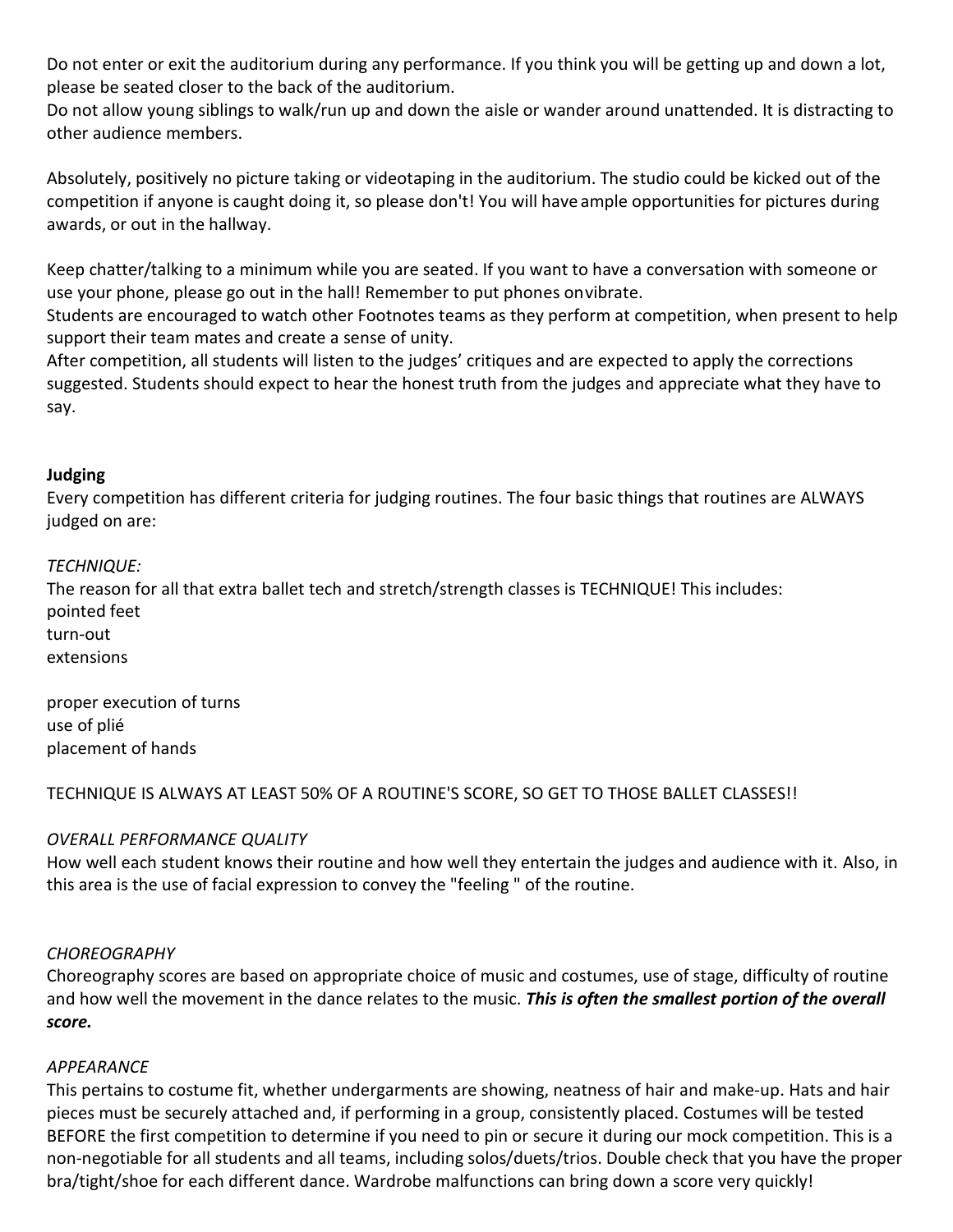## **Awards**

Awards Ceremonies are usually held a few times each day of competitions and are the MOST FUN time of the weekend! Students are required to wear their warm ups on stage for all award ceremonies that they attend. They are required to attend all award ceremonies for the teams that they are on but students often like to go on stage for others.

Awards are the time to:

Hoot and holler (parents AND dancers),

Take pictures

Sit back and relax.

The most important thing to remember about awards is that ALL scores are the opinions of 3 or 4 judges with different opinions.

## **Financial Commitment:**

Being in a program such as this requires a certain financial commitment.

Fees:

|          |       |       | Option A Option B Option C |
|----------|-------|-------|----------------------------|
| Solo     | \$250 | \$350 | \$450                      |
| Duo/Trio | \$360 | \$450 | \$540                      |

**Option A:** This option covers the choreographer's time to pick out music, cut music,

choreograph the dance, pick out costume options and includes 6 hours of time in the studio to set and clean up the dance, split in any way throughout the dance year.

**Option B:** This option includes everything in Option A and 3 extra hours in the studio for a total of 9 hours, split in any way throughout the dance year.

**Option C:** This option includes everything in Option A and 6 extra hours in the studio for a total of 12 hours, split in any way throughout the dance year.

Private lessons are always available if you feel you need more than 12 hours of rehearsal time with your choreographer.

Once we hear back from everyone who was approved for a duo or trio, we will then announce who you will be dancing with. Your duo/trio has been assigned a choreographer and they will pick a dance style for the group. You will need to agree upon one above payment option that will be split equally among all members of the duo or trio. Soloists may or may not get to choose the choreographer they wish to work with as well as Option A, B or C above. Choreographers available for solos are Ms. Brandy and Ms. Alissa. For solos, duos and trios please make payments directly to the choreographer, and not to the studio.

Competition Entry Fees: TBD

You will be given a workshop and competition schedule at the beginning of the season. Each dancer's competition costs vary based on the number of dances the dancer is participating in and if it's a group, duet/trio, or solo. Entry Fee deadlines will be clearly defined and must be paid timely! If you do not pay on time, a late charge will be added, and it is possible the dancer will not be allowed tocompete.

In addition, transportation to and from the competition is not provided or arranged nor are any hotel fees for competitions too far away to commute.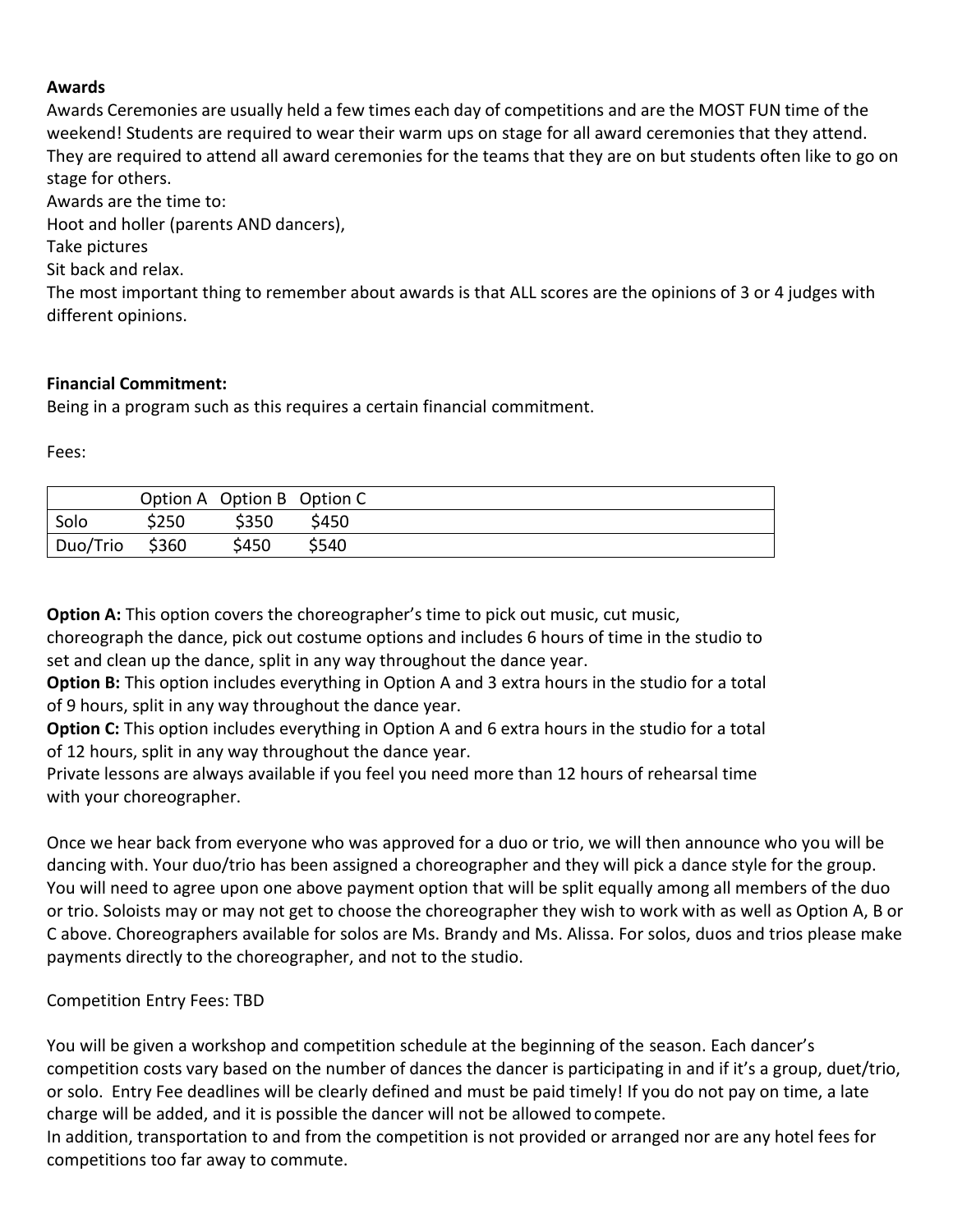Every effort is made to select competitions that will provide our dancers and their families with the best experience possible. Any cash prize awarded at a competition will go to the studio, with the exception of a cash prize for a Solo/Duo/Trio which will be split 50/50 with dancer(s).

## **Social Media and Studio Etiquette**

We are implementing a new policy. Please do not take this personally or lightly. If you post negative things on Facebook, Twitter, Instagram, etc. or exhibit behavior reflecting negatively on our studio, we will consider this ground for probation or suspension from the company. This includes the behavior of the parents. If we are in a public situation (competitions, performances, conventions, etc.) the expectation is that you will conduct your behavior responsibly. Remember you are a representative of Great Lakes Dance Academy Company. If there are situations that need to be addressed, please remember that we can handle those upon return to the studio. In a public forum, it is unacceptable. This issue may not have been addressed in the past; however, it will be going forward.

Our goal is to foster a healthy competitive team environment. With so many personalities, we realize that conflicts may arise, but we must be respectful of one another. Be kind to one another. There is no room for personal conflicts amongst the team. Do not bring them to the dance studio. It is hard to stop gossip among students and parents all together, but we do not want it to become destructive. If you have a problem with a parent, instructor or staff member, please contact Ms. Brandy to discuss your concerns and make the proper corrections.

*Warmly, Ms. Brandy*